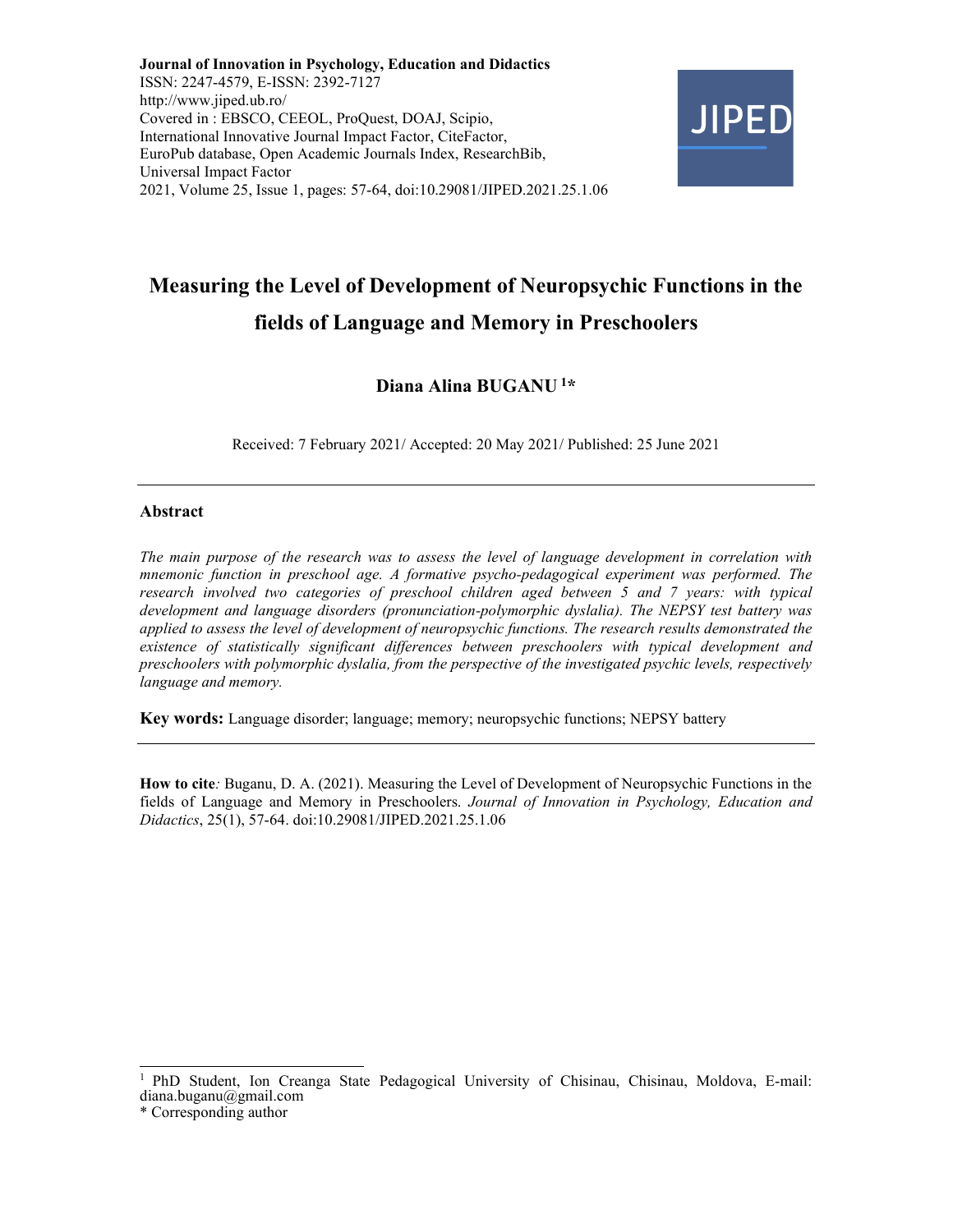# 1. Introduction

Among the oral language disorders, the most common are articulation disorders, which are defined in the literature by the impossibility of correctly emitting one or more sounds and consist of distortion, omission, substitution, replacement or reversal of sounds in spontaneous speech and reproduced. Vrăsmaș and Preda (2010) observed that the presence of language disorders, if not treated properly, can predispose to serious disturbances of the regulatory and self-regulatory function of language, which prevents a good organization of mental life, self-actualization - is deficient and causing a decrease in self-confidence. In the absence of adequate social interactions, the child's ability to learn to identify and name their own emotions and feelings is affected, reaching to appreciate the situations of interaction incorrectly, and the language itself does not have the conditions to develop properly. Regarding specific language disorders, Paul (2007) described two theories: *the theory of auditory processing deficit*, which shifts the emphasis on auditory input, which is of decisive importance in the processing of verbal stimuli and in language acquisition; the theory of limited processing capacity, which highlights the fact that mnemonic disorders are responsible for certain forms of language disorders.

It is known in the literature that, in most cases, a child with dyslalia will also have dyslexia, when he enters the school environment, as stated by Verza (2003) and Vrăsmaș (2007). Visu-Petra and Cheie (2012) addressed pronunciation disorder (dyslalia) and reading disorder (dyslexia) as learning difficulties or developmental disorders, showing that in recent years they are no longer considered distinct, but rather on a continuous axis, being maintained by deficits. at the level of working memory (Ioan, 2007, p.95). Gathercole et al. (1994) have described several psychological mechanisms involved in tasks that require the repetition of pseudo-words in high and preschool children (phonological working memory, phonological analysis and articulatory processing), mechanisms that are related to three important language acquisitions: vocabulary acquisition, language comprehension and reading. Cowan (2014) concluded in a study that limiting ML capacity has a negative impact on cognition, development and learning in both typical and atypical children and affects the ability to extract information and learn skills. basis in mathematics, language and social interactions.

We advanced the purpose of the research to study the peculiarities of language development and communication *in relation to the mnemonic function*, in older preschool children. We initiated an experiment in which preschool children participated, aged between 5-7 years with speech disorders (pronunciation-polymorphic dyslalia) and children with typical development, respectively 80 and 70. Next we refer to the results received on the Language segment and Memory and Learning, areas included in the NEPSY Test Battery.

The main purposes of the research were:

- to evaluate the level of phonological processing and receptive and expressive language skills in relation to chronological age;

- to measure the level of memory functioning in relation to the chronological age.

The first hypothesis was as follows:

There are significant differences between preschoolers with language disorders (LD) and typical preschoolers in terms of language development level (phonological processing and receptive and expressive language skills).

The second hypothesis was:

There are significant differences between preschoolers with LD and typical preschoolers in terms of the development of memory function.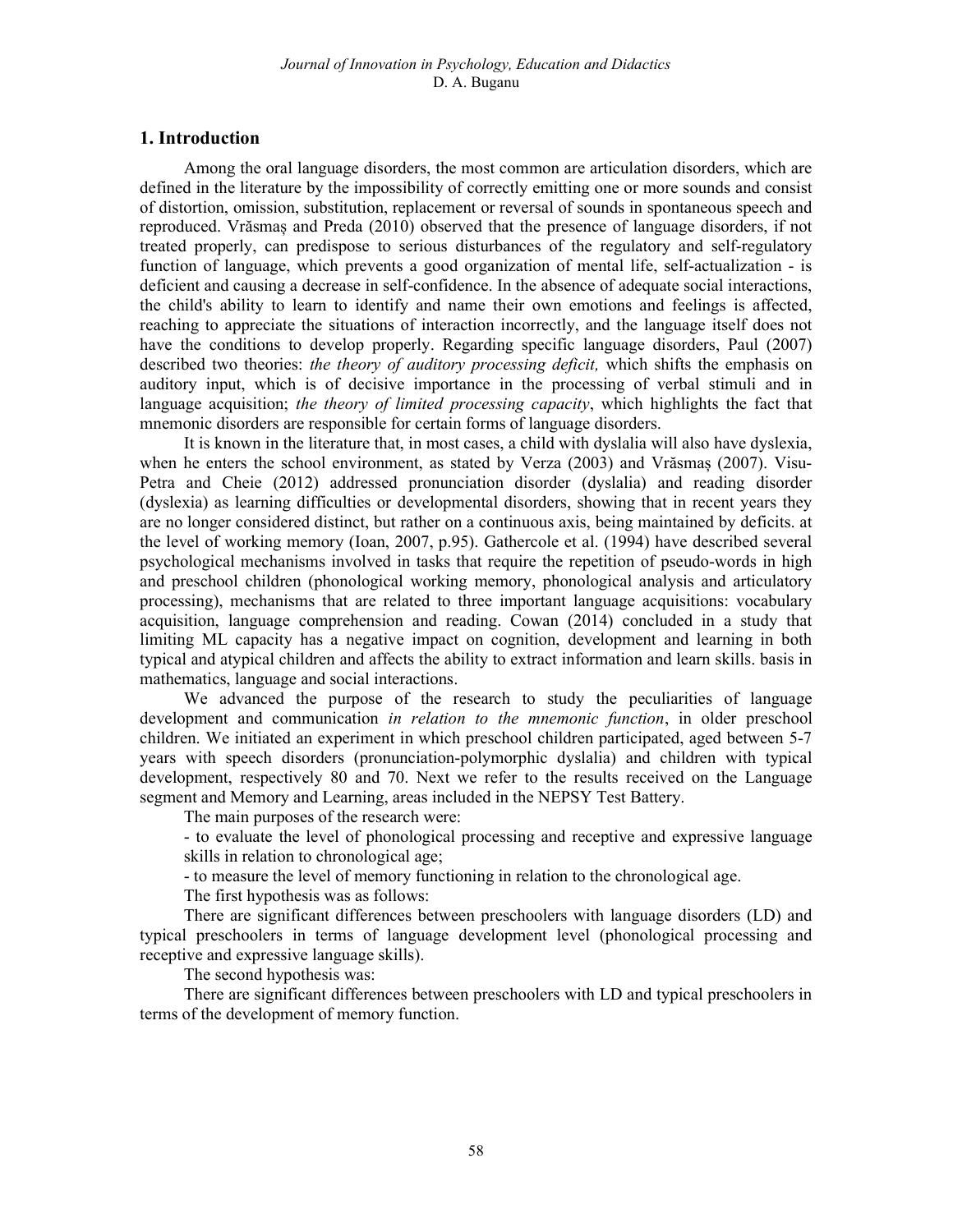# 2. Methodology

# 2.1 Participants

The research was conducted on two groups of children: 5-7 years old, with language disorders (pronunciation-polymorphic dyslalia) and children with typical development. The evaluation of the language at semantic and morpho-syntactic level is made by reference to the chronological age.

# 2.2. Research methods and instruments

The Phonological Processing subtest evaluates the ability to identify words from word segments and the ability to form an auditory gestalt, the child identifying an image with an indication of a word segment presented orally. The Quick Naming subtest assesses the ability to quickly name familiar words, such as geometric figures, their shape, size, and color, and quick access to and production of words. The Understanding Instructions subtest assesses the ability to process and respond quickly to increasingly complex verbal instructions (such as pointing to bunnies of different sizes, colors, facial expressions, to demonstrate comprehension of the language received, or indicating certain shapes, taking into account color, location, relationship with other figures, in response to verbal instructions).

The NEPSY standardized test battery allows the evaluation of neuropsychic functions in children aged 3-5 years, respectively 5-12 years, in 5 areas of development: Attention / executive functions; Language; Sensor motor; Visual-spatial processing; Memory and learning (Korkman, Kirk, Kemp, 2007). Within the NEPSY battery there is a basic evaluation, performed with the help of some basic subtests. At these subtests, performances can be obtained on several qualitative levels: upper level (values of standardized scores over 14), above average level (value range of scores 13-14), intermediate level (scores between values 8-12), below medium level (scores between values 6-7), low level (standardized scores below value 6).

The results of the evaluation are expressed in an individual profile of neuropsychological performance. The Nepsy battery manual includes the standardized standards on the Romanian population, for the NEPSY battery subtests. We will present the results of preschoolers on two neuropsychic fields: Language and Memory.The NEPSY battery memory and learning tests include three subtests: Face Memory, Name Memory, Narrative Memory. For a start, we present the distribution of results. The Face Memory subtest assesses the child's ability to recognize faces. The task is to identify some faces from the test manual and specify the gender of the child presented, then recall the image of a child from several variants (memory and visual learning). The Name Memory subtest evaluates the memory of names, respectively the ability to learn the names of some children (proposed images), during several tasks (memorization and visual-verbal learning). The Narrative Memory subtest evaluates the ability to retell a story, in conditions of free updating, then in the conditions of updating based on clues (primed).

# 3. Results

# 3.1. Results in NEPSY battery language tests

Regarding the development of phonological processing capacity, the performances of the subjects from group D (Table 1) are framed more at the average performance level  $(55%)$ , and less at the below average performance level (45%). On the other hand, the performances of the subjects from group N are registered at the average level (70%), and some of the subjects are classified at the level above average performance (30%). The formation of an auditory gestalt (word), respectively phonological processing, was performed with slight difficulty in subjects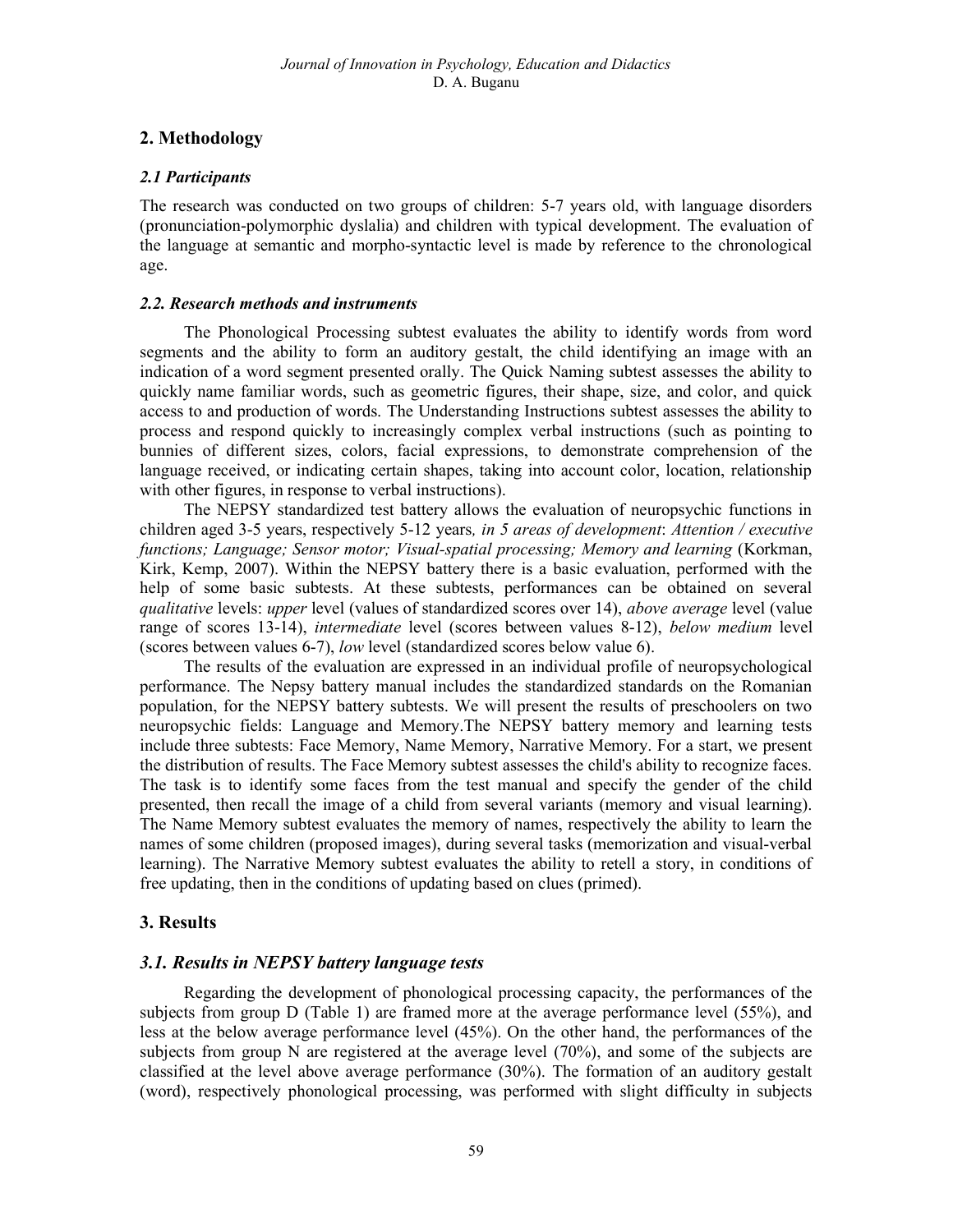with polymorphic dyslalia, especially from the perspective of completing words that had the missing initial part or words that were represented only by the middle syllable. The accomplishment of the tasks was facilitated by the imagistic support, represented by three images, from which the child had to choose the correct variant of the word.

| Performance based on the value of the     | Lot D          |            | Lot N          |            |
|-------------------------------------------|----------------|------------|----------------|------------|
| standard score in the subtest             |                |            |                |            |
|                                           | N <sub>o</sub> | Percentage | No.            | Percentage |
| <b>Phonological Processing Subtest</b>    | subjects       |            | subjecs        |            |
| Above average performances (13-14)        |                | -          | 21             | 30         |
| Average level performances (8-12)         | 44             | 55         | 49             | 70         |
| Below average performances (6-7)          | 36             | 45         |                |            |
| Total nr. de subiecți                     | 80             | 100%       | 70             | 100%       |
| Quick Appointment subtest                 |                |            |                |            |
| Superior performances (peste 14)          |                | -          | 41             | 58.6       |
| Above average performances (13-14)        | 20             | 25         | 14             | 20         |
| Average level performances (8-12)         | 41             | 51.3       | 15             | 21.4       |
| Below average performances (6-7)          | 19             | 23.7       | $\blacksquare$ |            |
| Total no. of subjects                     | 80             | 100%       | 70             | 100%       |
| <b>Subtest</b> Understanding instructions |                |            |                |            |
| Superior performances (peste 14)          |                |            | 8              | 11.4       |
| Above average performances (13-14)        | -              |            | 26             | 37.1       |
| Average level performances (8-12)         | 61             | 76.2       | 36             | 51.5       |
| Below average performances (6-7)          | 19             | 23.8       |                |            |
| Total no. of subjects                     | 80             | 100%       | 70             | 100%       |

Table 1. Performance of subjects in groups D and N on developmental levels, subtests Phonological processing, Quick naming, Understanding instructions - NEPSY test

Most of the LD preschoolers are classified at the average performance level (51.3%), but also at the above average performance level (25%) or below the average performance level (23.7%). Regarding the results of typical preschoolers, most achieved performance at a higher level (58.6%), and the rest achieved almost equal performance at average level (21.4%), but also at above average level (20%). Subjects in group D encountered some difficulties compared to those in group N in terms of the ability to access and produce word tags quickly and correctly, included in alternative patterns (names of objects according to shape, size, color), sometimes the verbal labels are mispronounced (due to the existence of polymorphic dyslalia), other times these children need more time to produce a correct answer (Table 2, Figure 1).

From the perspective of developing the ability to process and respond quickly to verbal instructions of increasing complexity, most of the LD preschoolers are rated at the average performance level (76.2%), and a quarter of them at the below average performance level (23 , 8%). On the other hand, half of the typical preschoolers obtained performances at an average level (51.5%), and the other half performances at above average level (37.1%) and at a higher level (11.4%). Slightly lower performances of LD preschoolers included difficulties in understanding more complex verbal messages, with a certain semantics and syntax, tasks that required a more elaborate auditory and verbal processing, related to the recognition of target objects (bunnies / facial features) in function of color, position, relationship between figures.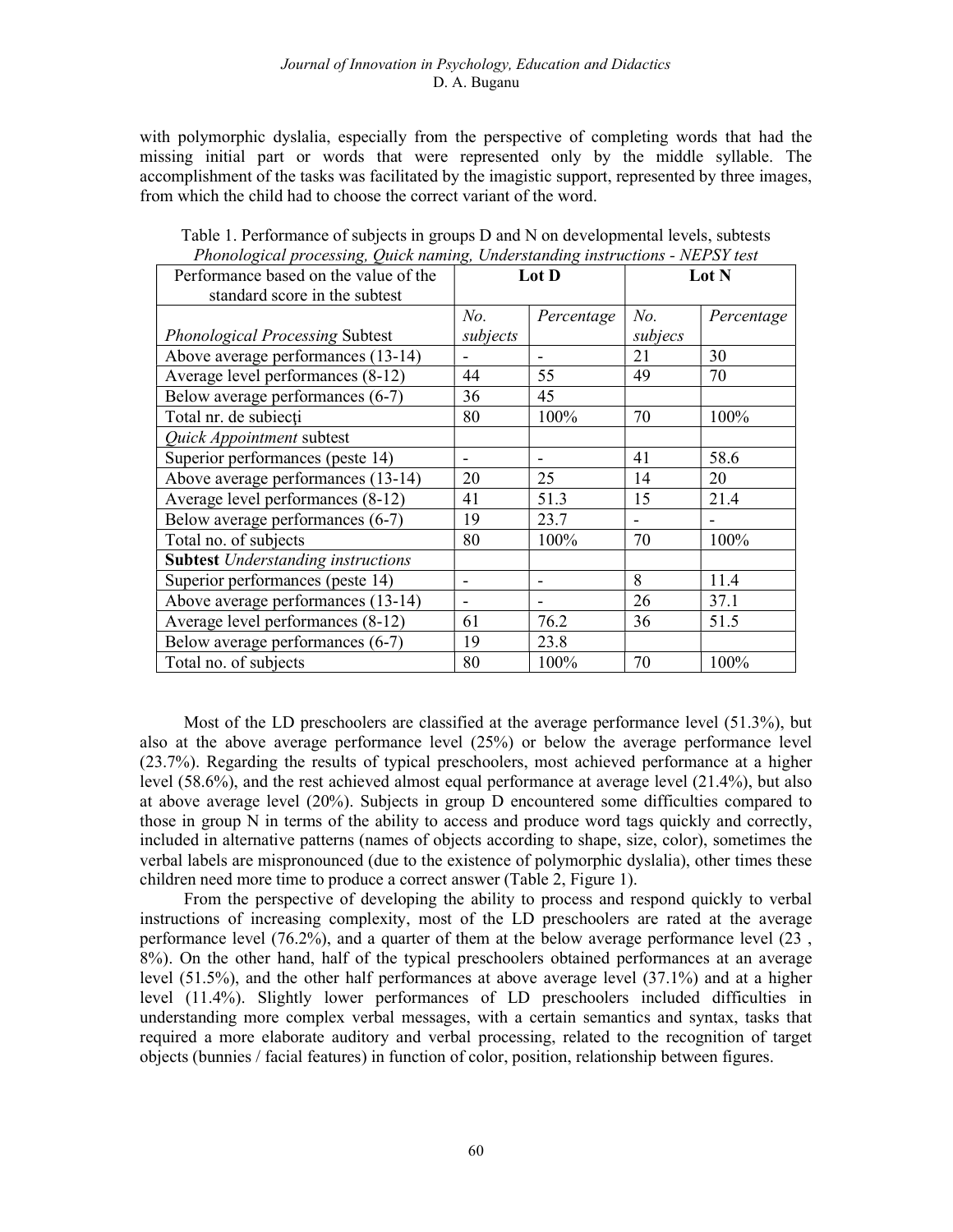By referring to the composite scores corresponding to the field of language and framing them in percentile intervals, we made a comparison between the performances of the two categories of children, as seen below.

| Percentile intervals                         | Lot D    |            | Lot N    |            |
|----------------------------------------------|----------|------------|----------|------------|
| Language development levels according to the | No.      | Percentage | No.      | Percentage |
| composite score (of the domain)              | subjects |            | subjects |            |
| Performances above expected level (over 75)  |          |            | 55       | 78.6       |
| Expected level performances (26-75)          | 56       | 70         | 15       | 21.4       |
| Limit performances $(11-25)$                 | 24       | 30         |          |            |
| Total                                        |          | $100\%$    |          | 100%       |

Table 2. Performance of subjects in groups D and N by language development levels, NEPSY test



Figure1. Performances of subjects in groups D and N, on Language development levels, NEPSY test

Overall, there is a slightly lower yield in LD preschoolers, compared to typical ones, in solving tasks involving *phonological processing*, consisting of completing words from segments (middle, final syllables), in accessing and reproducing familiar words quickly, contained in alternative patterns (shape, size, color), as well as in the ability to understand and develop responses to increasingly complex instructions (recognition of target objects by *color, position,* relationship between figures), based on the existence polymorphic dyslalia.

Regarding the performances in the language field, the average of the standardized scores for the group of LD preschoolers is lower in value (M = 37.87;  $\sigma$  = 3.823) compared to the average of typical preschoolers ( $M = 41, 71$ ;  $\sigma = 2.890$ ). The differences between these averages are statistically significant (t = 6,859, at  $p = 0$ ). The homogeneity condition of the samples was met at this level ( $f = 1,296$ , at  $p = 0.257$ ).

This confirms the working hypothesis that there are significant differences between LD and typical preschoolers, in terms of language development level, phonological processing and receptive and expressive language skills (understanding instructions and speaking quickly).

#### 3.2. Results of NEPSY battery memory and learning tests

The results obtained at NEPSY battery and learning tests are distributed as follows in Table 3. At the level of *Face Memory* subtest, both categories of subjects encountered some difficulties, but in LD preschoolers they were more pronounced. Immediate updating of the faces presented, by identifying the target face in three sets (this being with two distractors, other than those previously exposed), and after a delay of 30 seconds, was more difficult in preschoolers with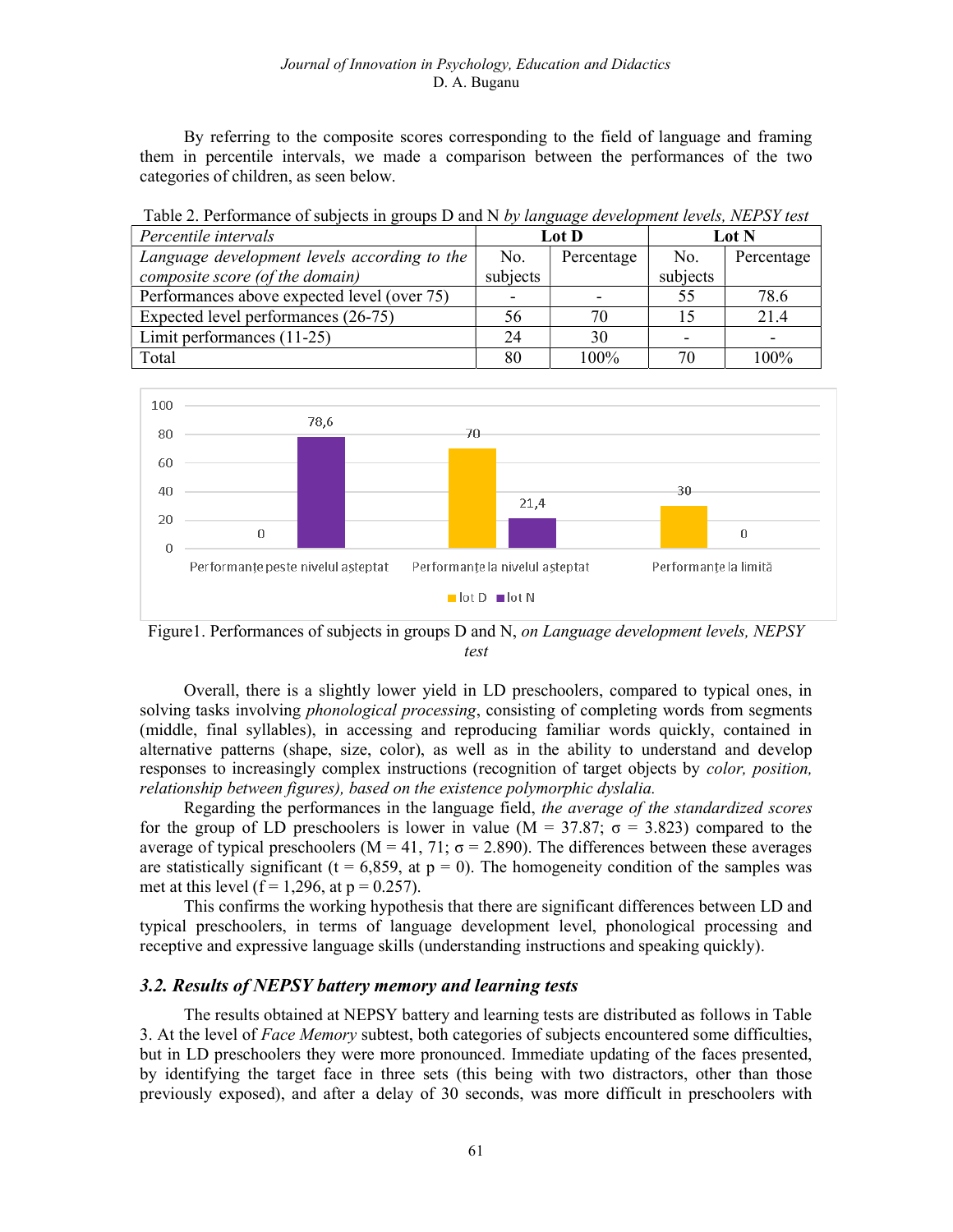#### Journal of Innovation in Psychology, Education and Didactics D. A. Buganu

polymorphic dyslalia. This finding indicates a lower ability of these subjects to process the amount of information presented in a single learning attempt or some difficulty in encoding visual information, representing facial details.

| Performance based on the value of the<br>standard score in the subtest | Lot D    |                          | Lot N    |            |
|------------------------------------------------------------------------|----------|--------------------------|----------|------------|
|                                                                        | No.      | Percentage               | No.      | Percentage |
| Face Memory subtest                                                    | subjects |                          | subjects |            |
| Above average performances (13-14)                                     |          | $\overline{\phantom{a}}$ |          |            |
| Average level performances(8-12)                                       | 17       | 21.3                     | 55       | 78.6       |
| Below average performances (6-7)                                       | 48       | 60                       | 15       | 21.4       |
| Poor performances (under 6)                                            | 15       | 18.7                     |          |            |
| Total no. of subjects                                                  | 80       | 100%                     | 70       | 100%       |
| Name Memory Subtest                                                    |          |                          |          |            |
| Above average performances (13-14)                                     |          |                          |          |            |
| Average level performances (8-12)                                      | 45       | 56.2                     | 70       | 100        |
| Below average performances (6-7)                                       | 35       | 43.8                     |          |            |
| Total nr. de subiecți                                                  | 80       | 100%                     | 70       | 100%       |
| Narrative memory subtest                                               |          |                          |          |            |
| Performanțe peste medie Above average                                  |          |                          | 15       | 21.4       |
| performances (13-14)                                                   |          |                          |          |            |
| Average level performances (8-12)                                      | 54       | 67.5                     | 55       | 78.6       |
| Below average performances (6-7)                                       | 26       | 32.5                     |          |            |
| Total                                                                  | 80       | 100%                     | 70       | 100%       |

Table 3. Performance of subjects in groups D and N, by development levels, subtests Face memory, Name memory, Narrative memory - NEPSY test

The results of Name Memory subtest reveal some difficulties of LD preschoolers in terms of the ability to acquire (encode) and update verbal tags (the name of 6 children) in a visualverbal learning task, finding a slight impairment, ability access to information from memory, respectively a lower capacity to process visual-verbal information, to them.

At the level of the *Narrative Memory*, both categories of children solved the tasks better in the context of the initiated update - different clues were offered in order to coherently reproduce the story heard: "What is the boy / dog's name? What size / color was the dog? What was next to Ionut's house? Who was Ana? " and so on LD preschoolers found that mnemonic processing was less efficient, they retained less detail in the story, and the verbal information processed was less organized than in typical preschoolers.

By referring to the composite scores corresponding to the field of *memory and learning* and framing them in percentile intervals, we made a comparison between the performances of the two categories of preschoolers, as seen below (Table 4, Figure 2).

Table 4. Performance of subjects in groups D and N, on *memory / learning development levels*, NEPSY test

| Percentile intervals                             | Lot D   |            | Lot N    |            |
|--------------------------------------------------|---------|------------|----------|------------|
| $levels^{-1}$<br>learning development<br>Memory/ | No.     | Percentage | No.      | Percentage |
| according to the composite score                 | subjecs |            | subjects |            |
| Performances above expected level (over 75)      |         |            |          |            |
| Expected level performances (26-75)              | 23      | 28.7       | 60       | 85.7       |
| Limit performances $(11-25)$                     | 57      | 71.3       | 10       | 14.3       |
| Total                                            | 80      | $100\%$    | 70       | $100\%$    |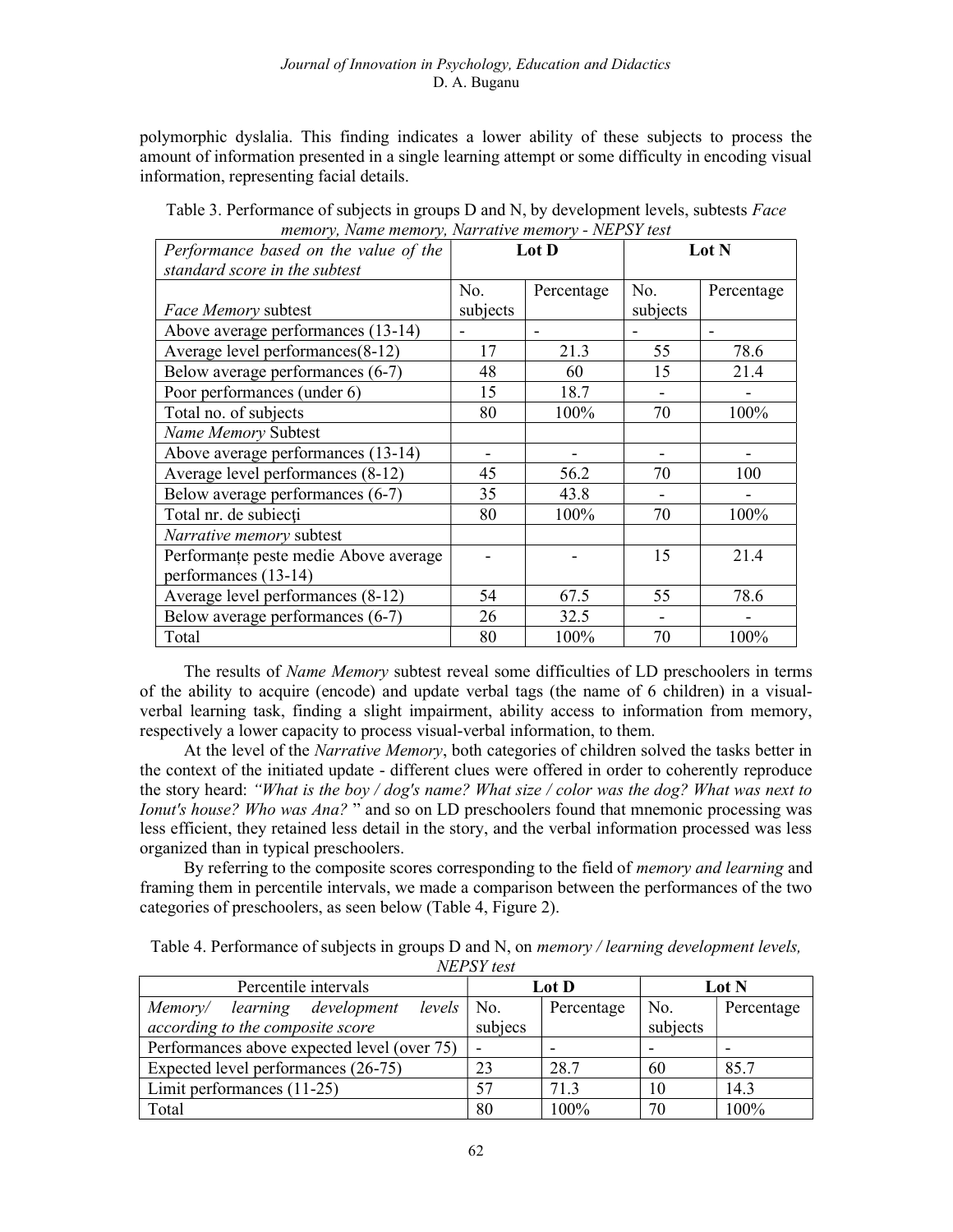

Figure 2. Performances of subjects in groups D and N, on *memory / learning development levels*, NEPSY test

The interpretation and presentation of the subjects' results on developmental levels, by reference to the composite score of the memory-learning field, highlights the lag of preschoolers with polymorphic dyslalia compared to typical preschoolers, both in each subtest and in the whole field. Preschoolers with LD mainly have performance at the limit (71.3%), and to a lesser extent performance at the expected level (28.7%), in terms of the development of memory function. Typical preschoolers have cantoned / evaluated performances at the expected level (85.7%), but also limit performances (14.3%). This finding indicates a lower capacity of LD preschoolers, compared to typical preschoolers, to process the amount of visual and auditory-verbal information presented, to retain the details exposed in complex syntactic constructions (story), and to organize information in order to updating them according to the requirements, against the background of the presence of polymorphic dyslalia.

The average of the standardized scores for the group of LD preschoolers is lower ( $M =$ 24.81;  $\sigma$  = 1.942) than the average for the group of typical preschoolers (M = 29.51;  $\sigma$  = 2.145). The application of the t test for independent samples revealed a statistically significant difference between the performances of the subjects in the two samples ( $t = 14,085$ , at  $p = 0$ ). The condition of homogeneity of the groups was verified, this being fulfilled ( $f = 2.506$ , at  $p = 0.116$ ). Thus, the working hypothesis, which states that there are significant differences between preschoolers with pronunciation disorders and typical preschoolers in terms of the development of memory function is confirmed, and these differences are statistically significant.

### 3. Conclusions

The experimental research revealed, through the methods of evaluation and statistical calculation used, the existence of statistically significant differences between preschoolers with typical development and preschoolers with polymorphic dyslalia, from the perspective of the investigated psychic levels, respectively language and memory.

Regarding the level of language development, with reference to the level of phonological processing and receptive and expressive language skills, there are statistically significant differences between the categories of children. If many of the typical preschoolers have performances above the expected level and less, at the expected level, in relation to the performances corresponding to the chronological age, in the case of preschoolers with polymorphic dyslalia there are performances at the expected level, but also at the limit. There is a slight lag behind LD preschoolers compared to those with typical development, in terms of the level of language development.

There are statistically significant differences between groups of preschoolers in the field of memory and learning, respectively in memory and visual-verbal learning and narrative memory